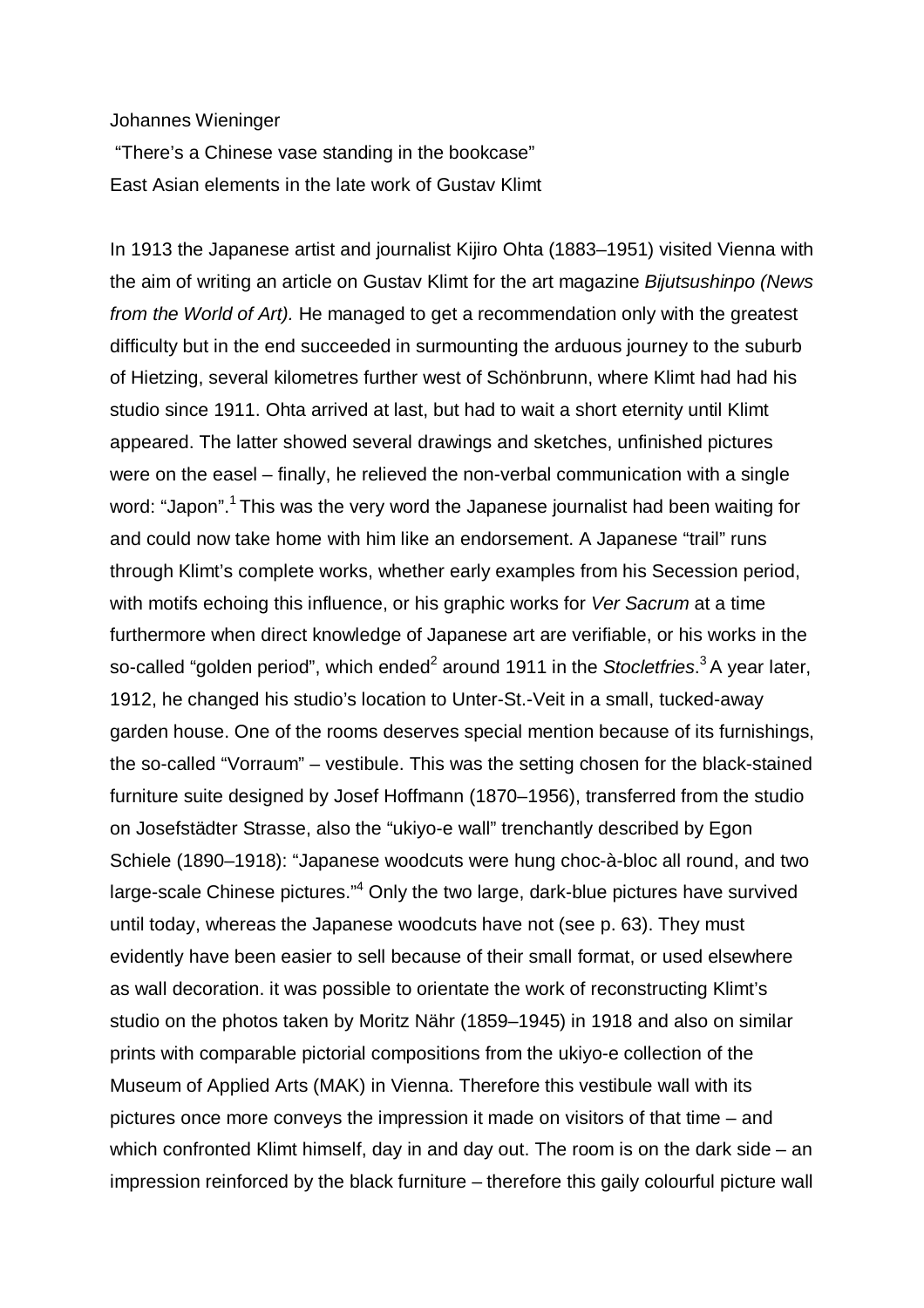with its small-scale adornments acts as an eye-catcher, a positive invitation for people to linger and look. And it tempts the question whether and how Gustav Klimt was influenced by these pictures in his late work, which was produced here. He had indeed admitted his affinity to Japan to the Japanese artist Ohta. But how is this detectable in his work? A very important theme from around 1911/12 onwards was the portrait of a lady motif in all kinds of variations, with two picture types perceptibly dominant: the full-length portrait, and the half-length figure concentrating on face and hands. The most famous half-length portrait *Woman in Black Feather Hat* was exhibited in Venice as early as 1910. Thoughtfully, resting her head on her hand, the unknown woman's glance gazes past the observer – most of Gustav Klimt's halffigure portraits have no name. The oppressive black of the hat accentuates the melancholy keynote of the picture. The figure herself is seated as though forced into a corner, restricted by the compositional confines of the picture format. Hand and face are executed in detail, the outlines acting as vehicles of expression. In contrast, the other colour areas and dabs of paint are applied with spacious brushstrokes. Like this picture, the concentration on face and hands can be seen as well in the portrait *Lady in a Fur Collar*, painted six years later; here the position of the hand is described in the literature as "strangely distorted".<sup>5</sup> Taking into account all the options and freedoms in the European portrait, we must also point to the half-length portraits in Japanese art. Kitagawa Utamaro (1753–1806) not only produced official portraits of "beautiful women", but also cast new light on life behind the scenes of the pleasure quarters. Portraits of famous women with children, at their toilette, eating, reading or simply waiting and relaxing presented an inside view of the private life of prominent ladies. They are pictures full of atmosphere, very relaxed and peaceful, the clear delineation of hands and face unruffled by the smoother patterns of the casual underwear and *yukata*. What appears in Klimt's portrayal to be "distorted" can be interpreted in Japanese colour block prints as a specific expression of elegance. The array of full-length portraits must be seen in succession to the *Stoclet Frieze*, in which the body dissolves into an ornamental choreography.<sup>6</sup> The viewer is confronted by strictly frontal portraits, whose bodies – amorphous configurations with solemn faces – are more plinth than body part. Two-dimensional, shadowless, the figures seem to hover, narrow strips of ground offer no foothold for the subjects – these strips, too, are tilted against the plane. The picture background is always used as two-dimensional projection surface, decorative and stagey. In pictorial composition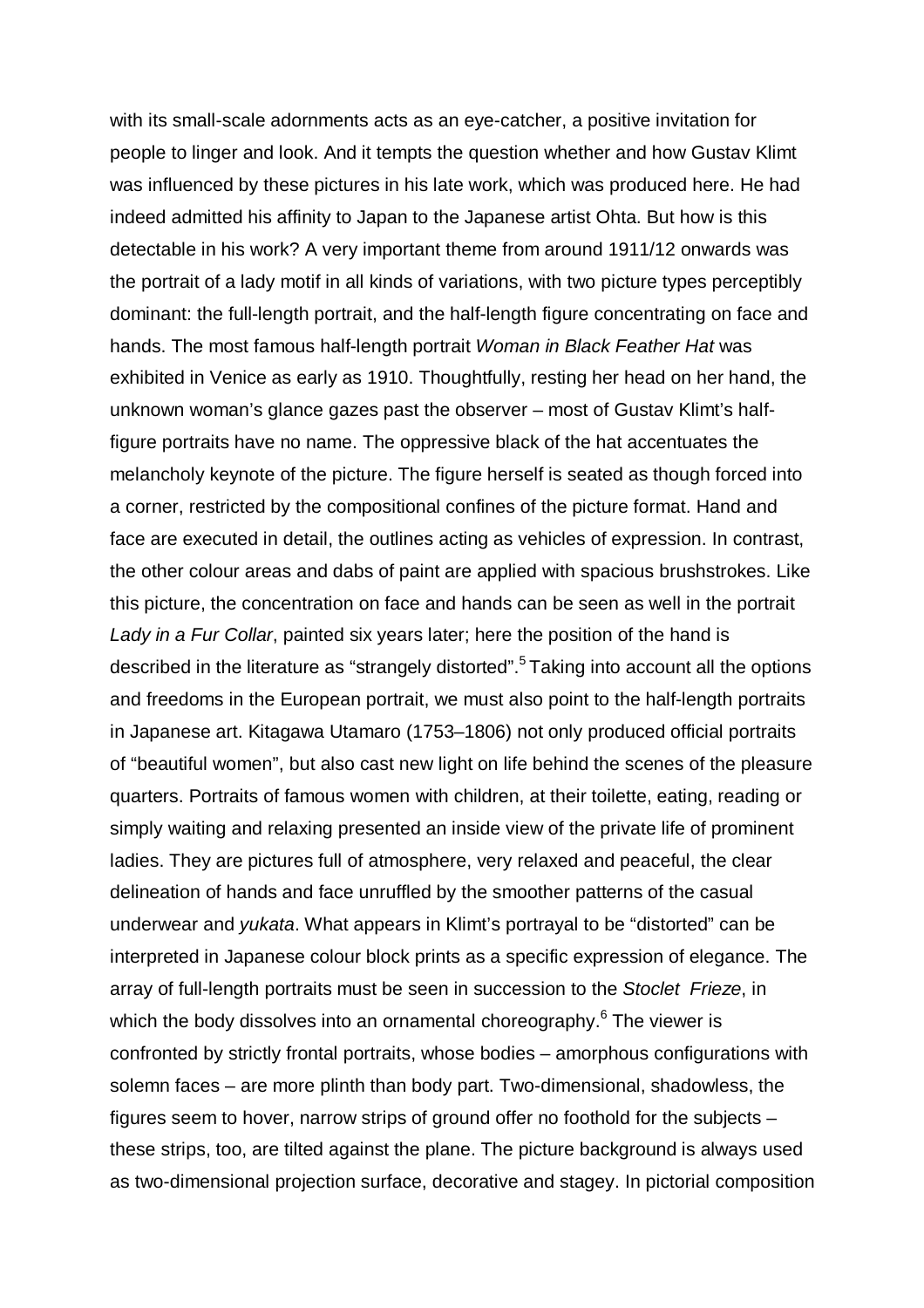and concept of "the figure in the space", Gustav Klimt is coming close in these portraits of ladies to the principles of the Japanese colour woodblock prints, which take the full-length portrait of a lady as one of their main themes. The portrayal of the personality concentrates on face and hands, the body dissolves in a vaguely defined mass of ornament. From the second quarter of the nineteenth century onwards, the "bijin" ("Beauty") is no longer portrayed in isolation, but in front of scenery. Colour prints from this epoch were the very pictures to adorn Gustav Klimt's wall. Another aspect of the Japanese colour woodblock print must be mentioned here, namely its clarity of colouration, also detectable in Gustav Klimt's late work and pre-eminently in the portraits. The refulgent colours of the nineteenth-century Japanese woodcut inspired many artists to use brighter, unmixed painting material. We are familiar with this from art history: starting with French Impressionism and the Fauves, continuing through German Expressionism and on to the work of Paul Klee (1879–1940) and others.<sup>7</sup> Of course, Gustav Klimt knew the works and tendencies of his fellow painters, and it fits well into the overall picture of the history of European art to view his pictures and the Viennese post-Secession within this larger context. Klimt was utterly capable of deciphering the sources of his era and apply them to his own work. A further aspect of the portraits is interesting here, namely the Chinese background of the pictures. The Japanese influence can be traced in the overall composition, but since 1912 the background painting shows Klimt favouring motifs from Chinese painting. This is particularly striking in the background of the painting *Portrait of Friederike Maria Beer* of 1916 (see p. 12). Almost a secondary subject, the teeming, gaily coloured figures cavort around behind the portrayed lady. Riders and rank and file armed with lances suggest a warlike theme. The literature repeatedly states "after a Chinese vase", also the word "Korean" can be found. The source of this reference is a zestful description of the "Portrait of Miss Beer" by the Viennese art historian Max Eisler in his Klimt monograph of 1920: "She wears a blue-and-white, silk dress adorned with an undulating pattern, a fashion fabric of the Wiener Werkstätte; it suits her, but needs to be gathered at her feet; this is done in the twinkling of an eye. The fur jacket doesn't fit the occasion; but it has a broad-patterned lining with a distinctive purple accent; so it's turned inside out. There's a Chinese vase standing in the bookcase, illustrated with a torrent of fighting, stocky figures, green, yellow and purple – the fitting background. Thus everything works together in no time at all."<sup>8</sup> Although this vase doesn't exist any more, the description enables us to specify what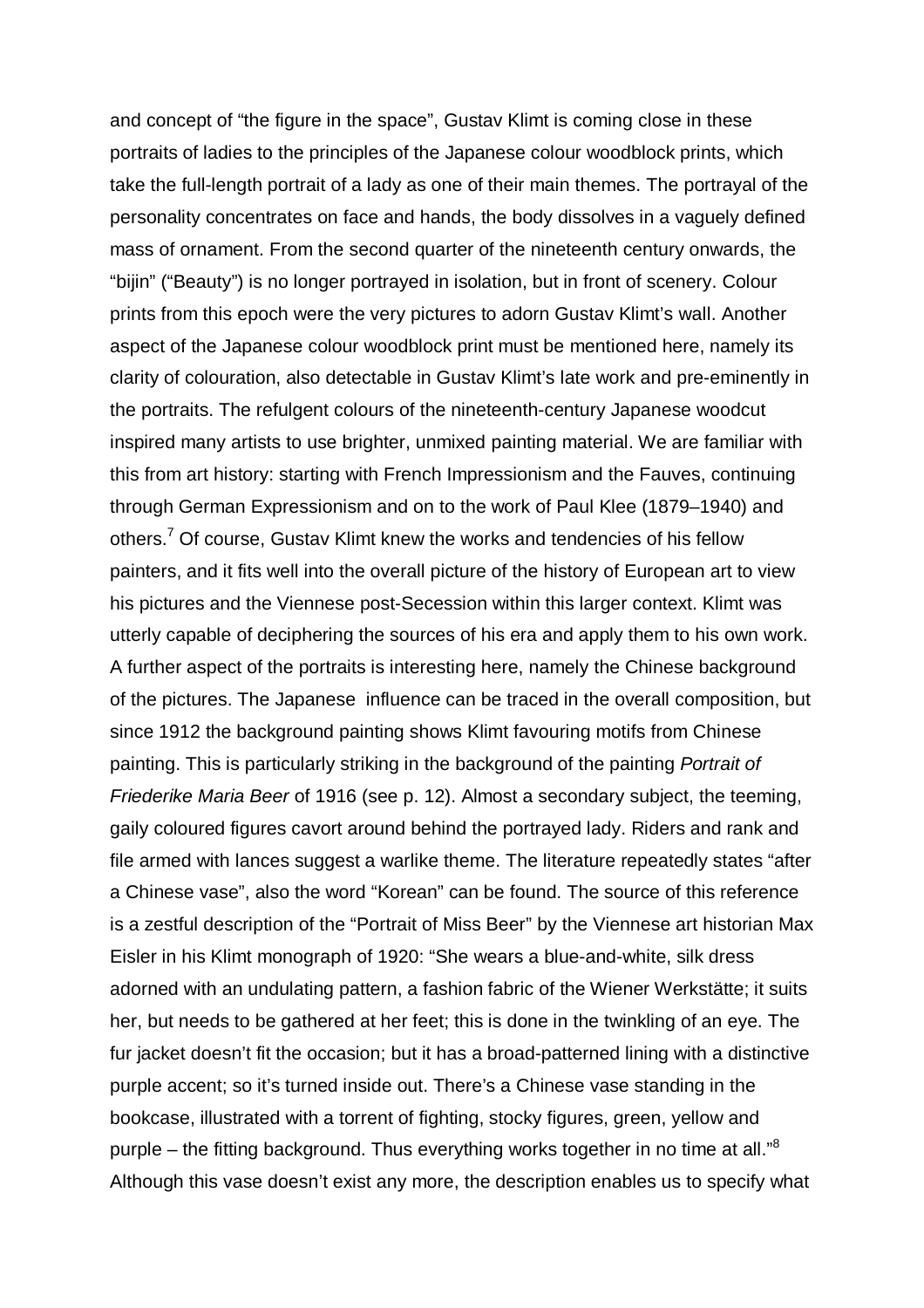kind of vase it must have been. Eisler very precisely describes a Chinese vase from the Imperial Manufactory in Jingdezehn, painted ("illustrated") in the pre-1700 period in the style of the *familie verte*, with scenes from Chinese history or based on illustrations for novels. $9$  But it wouldn't have been Klimt if he hadn't made a small modification: the bearded figure at the right is wearing make-up, familiar from male protagonists ("jing") in the Peking Opera. Hence Klimt combined a portrait of an actor with a painted face with the portrait of a seventeenth-century prince. It might appear strange today that Klimt combined sources from the Japanese colour woodblock print with small-scale figural motifs from Chinese porcelain painting, but these were the very areas of East Asian culture that were typical of collecting activities at that time. The Asia Collection of today's MAK, then Museum of Art and Industry, still reflects this "collectors' scene" of the Viennese haute bourgeoisie, which was also closely connected to the "art scene". Up until around 1920 there were three focuses of collecting: Japanese colour woodblock prints, Chinese porcelain, and ornaments in the form of Japanese dyer's stencils and textiles from Japan and China.<sup>10</sup> And these three aspects of East Asian art ostensible in exhibitions, collections, first publications and the art-dealing scene are the very aspects to turn up again in Gustav Klimt's works. His small collection – united and immediately accessible in the studio vestibule – to a great extent adorned the apartments and homes of his clientèle, as is documented on historical photographs. A larger collection of this type was compiled for instance by Professor Emil Zuckerkandl (1849–1910); but he was never able to implement his plan of setting up an Asia Museum near the Purkersdorf Sanatorium, which was built by his brother Viktor (1851–1927). Part of the collection was auctioned off in June 1916.<sup>11</sup> The lost portrait of Viktor's wife Paula Zuckerkandl (d. 1927) was painted in 1912, thus when Klimt had first moved into the studio in Unter-St.-Veit; it is the prelude to the "series" of full-length portraits of ladies of the Viennese upper class, which preoccupied Klimt until his death. Klimt's tendency to ornamentalise the body is already perceptible. But the background is a Chinese ornament, forming a foil like wallpaper. It is a repeat cloud ornament, related to the ruyi motif, a propitious sign. The way Klimt uses it can also be seen in sixteenth- and seventeenth-century Chinese enamel works: as background pattern for landscapes or for immortals travelling in flight. Remarkably, the illustration to catalogue number 230 in the auction catalogue of 1916 shows this kind of very rare enamel bowl from the Zuckerkandl collection. Klimt seems to have been extremely partial to this type of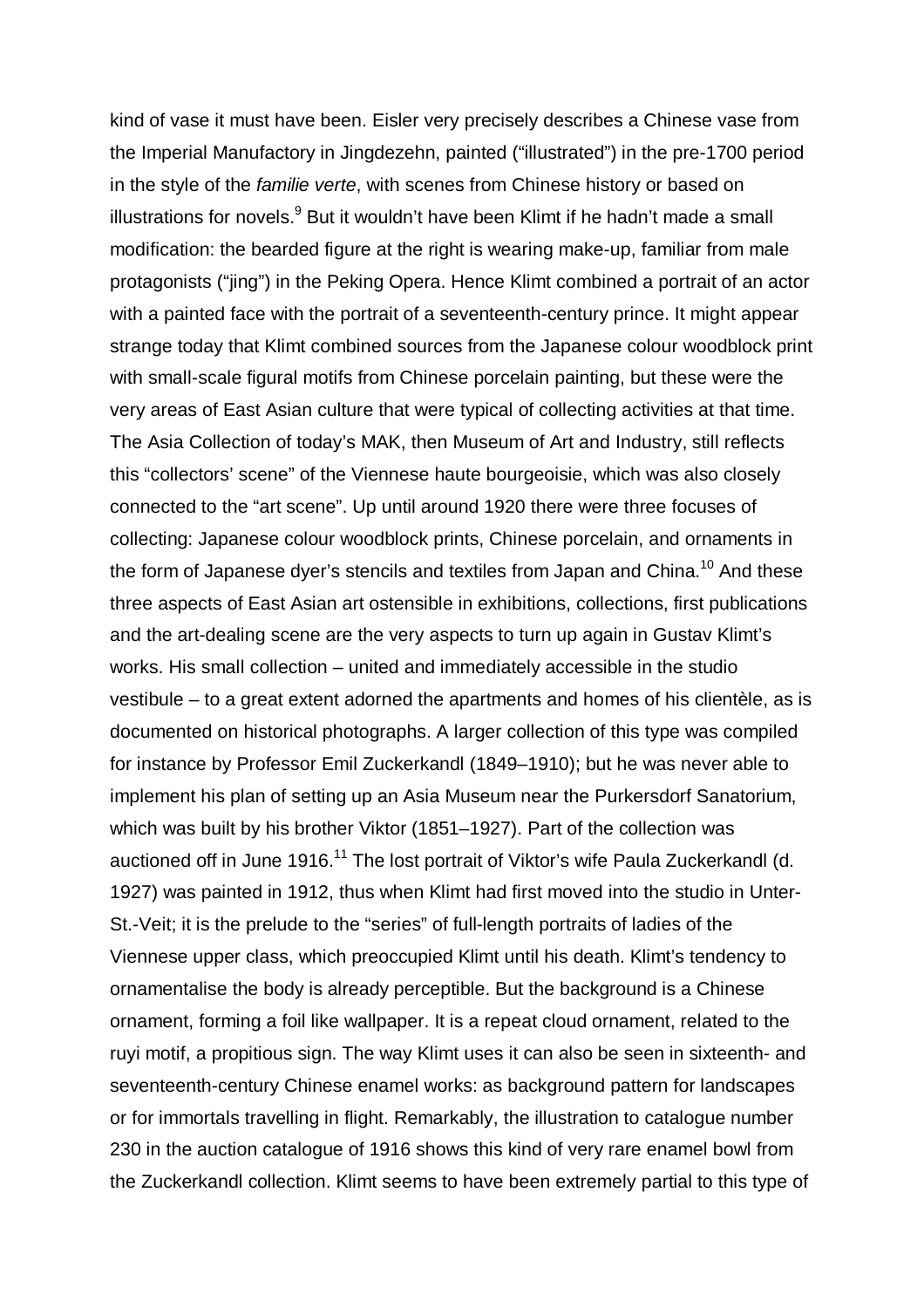dynamic background. There is hardly a picture in which he did not draw from the rich treasury of forms of Japan and China – in his late work particularly China. Hence he was able to express the status and personality of his "clients" far better than if he had merely depicted their bodies as recognisably and anatomically correct. The way he integrated the things surrounding his subjects into his pictures was almost symbolic. Fashion and art – these were the major interests of the Viennese families in whose circles the artist personalities engendered by the Secession moved. So Klimt also portrayed their cultural and prestigious ambitions. He chose the East Asian motifs and pictures not only out of an isolated whim: he was indeed part of this society, which he so aptly characterised in its ambience. The acutely aware Max Eisler was one of the first to point out this intricate relationship with the Viennese cultural élite: "The persona of our master thus grows into its greater contexts. His art was neither personally isolated nor unmodern; on the contrary, it is a bridge of historic necessity and significance."<sup>12</sup>

<sup>1 |</sup> See Kijiro Ohta's description on pp. 15–18. 2 | Gustav Klimt: *Stocletfries*, 1909–1911, Palais Stoclet, Brussels [ND 1967: 153; W 2007: 192; N 2012: -]. 3 | Johannes Wieninger: *Japon – Zum Japonismus bei Gustav Klimt*, in: Beate Murr: *Gustav Klimt – Erwartung und Erfüllung: Entwürfe zum Mosaikfries im Palais Stoclet*, ex. cat., Austrian Museum of Applied Arts, Vienna, 21. 03.–15. 07. 2012, pp. 97–119. 4 | Verena Traeger: *Gustav Klimts ethnographische Sammlung*, in: *Belvedere. Zeitschrift für bildende Kunst. Sonderband Gustav Klimt*, Vienna 2007, p. 124. 5 | Alfred Weidinger (ed.): *Gustav Klimt*, Munich 2007, cat. no. 229. 6 | Johannes Wieninger: *Japon – Zum Japonismus bei Gustav Klimt*, in: Beate Murr: *Gustav Klimt – Erwartung und Erfüllung: Entwürfe zum Mosaikfries im Palais Stoclet*, Ausst.-Kat., Austrian Museum of Applied Arts, Vienna, 21. 03.–15. 07. 2012, pp. 97–119. 7 | Siegfried Wichmann: *Weltkulturen und moderne Kunst: Die Begegnung der europäischen Kunst und Musik im 19. und 20. Jahrhundert mit Asien, Afrika, Ozeanien, Afro- und Indo-Amerika*, ex. cat., Haus der Kunst, Munich, 16. 07.–30. 09. 1972; Ministere de la Culture et da la communication, Editions de la Reunion des musees nationaux (ed.): *Le Japonisme*, ex. cat., Galeries nationales du Grand Palais, Paris, 17. 05.–15. 08. 1988; Musee national d'art